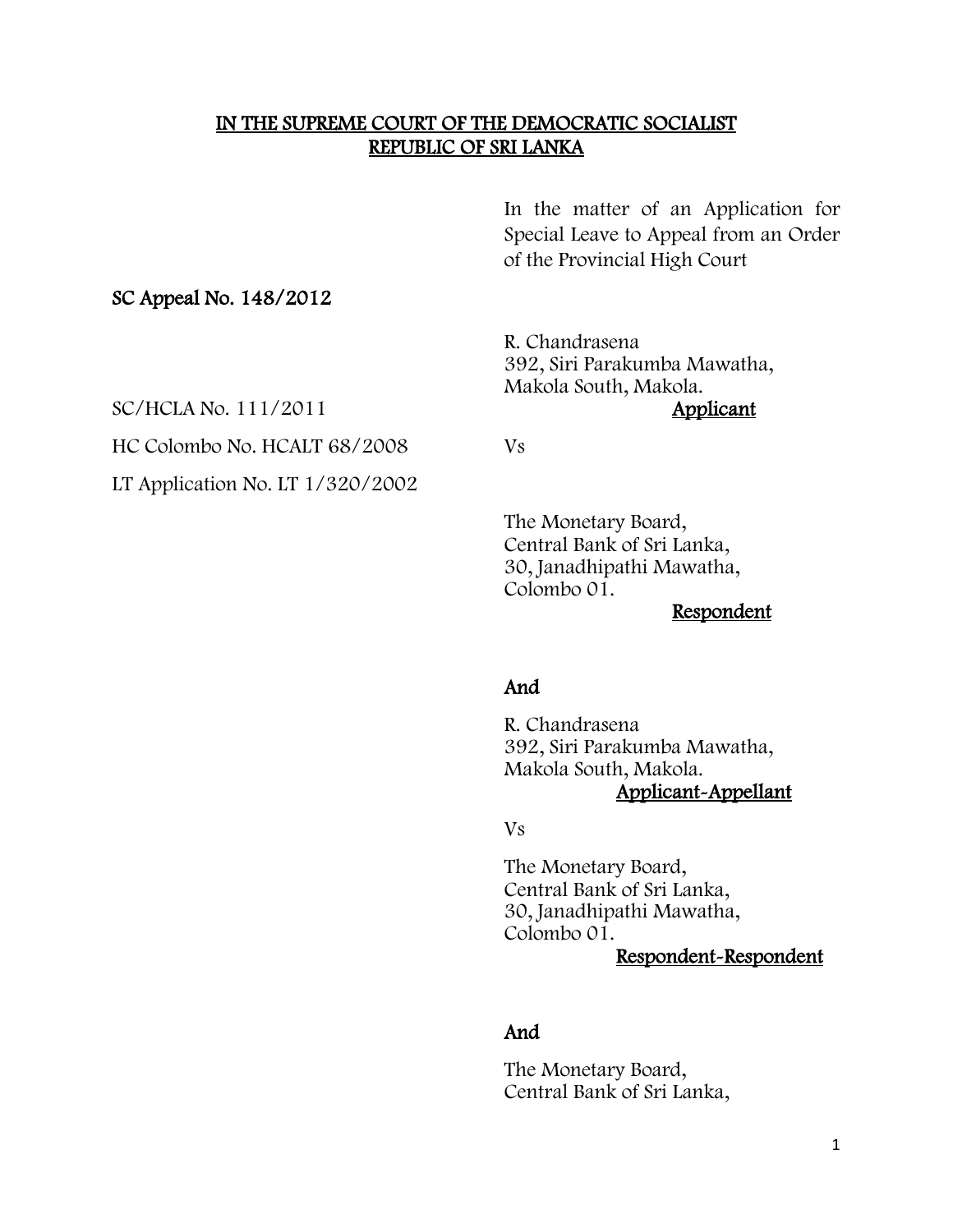30, Janadhipathi Mawatha, Colombo 01. Respondent-Respondent-Appellant

Vs

R. Chandrasena 392, Siri Parakumba Mawatha, Makola South, Makola. Applicant-Appellant-Respondent

#### And Now Between

Bethmage Premawathie Chandrasena (nee Perera), 392, Siri Parakumba Mawatha, Makola South, Makola. **Petitioner** 

Vs

The Monetary Board, Central Bank of Sri Lanka, 30, Janadhipathi Mawatha, Colombo 01.

Respondent-Respondent-Petitioner-Appellant

Before: Buwaneka Aluwihare PC, J. Vijith K. Malalgoda PC, J. & Murdu N. B. Fernando PC, J.

Counsel: Geoffrey Alagaratnam PC with Suren Fernando instructed by Ishara Gunawardena for the Respondent-Respondent-Appellant.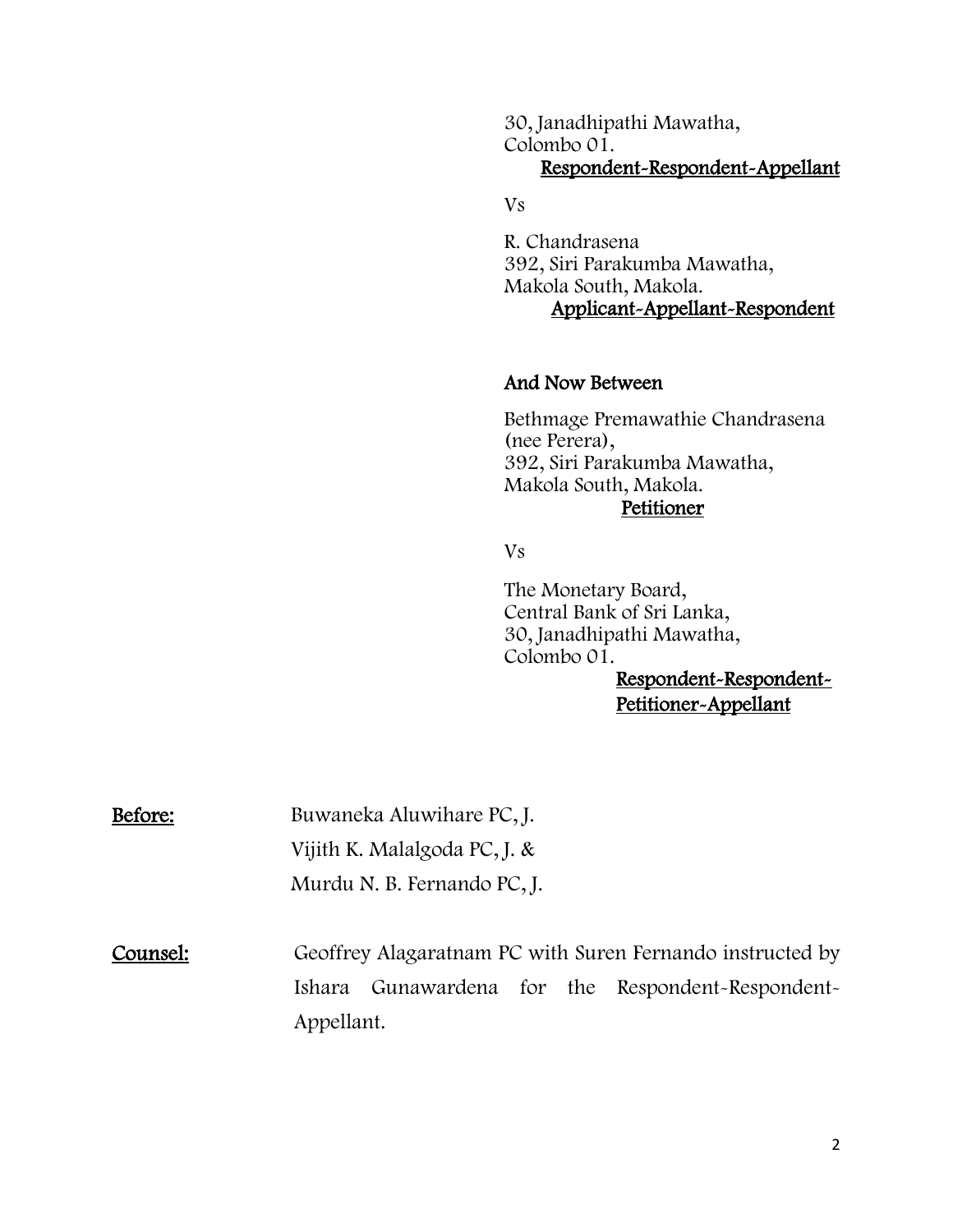Murshid Maharoof with Ruchira Gunasekera and Shamir Zavahir for the Applicant-Appellant-Respondent.

| <u> Appellant's Written Submissions</u> |                                      |
|-----------------------------------------|--------------------------------------|
|                                         | tendered on: 20.10.2014 & 16.07.2018 |
|                                         | Respondent's Written Submissions     |
|                                         | tendered on: 04.12.2014              |
| <u> Argued on:</u>                      | 30.11.2018                           |
| Decided on:                             | 21.09.2020                           |

# JUDGEMENT

# Aluwihare PC. J.,

- 1. The Applicant-Appellant-Respondent (hereinafter referred to as the 'Applicant') invoked the jurisdiction of the Labour Tribunal alleging that his services were unjustly terminated by the Monetary Board, the Respondent-Respondent-Petitioner-Appellant (hereinafter referred to as the 'Respondent').
- 2. After inquiry the Learned Labour Tribunal President by the order dated 16<sup>th</sup> October 2009 held that the termination of the services of the Applicant was justified.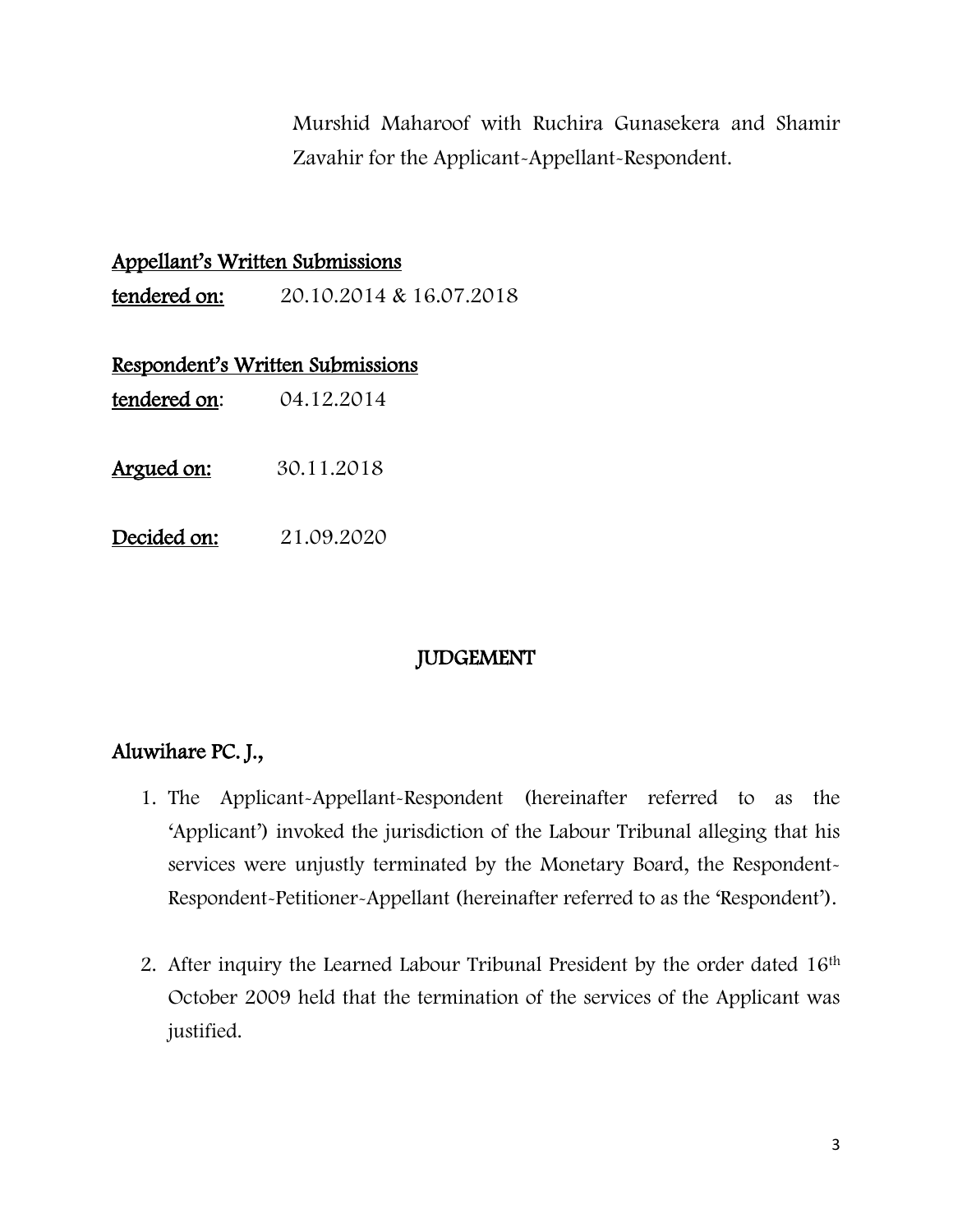- 3. Aggrieved by the order of the Labour Tribunal, the Applicant canvassed the said order by way of an appeal before the High Court, and the Learned High Court Judge upon considering the appeal, set aside the order of the Learned Labour Tribunal President, holding that the Applicant's services were wrongfully terminated, and granted the following relief;
	- a) The Applicant was held entitled to the salary up to the age of retirement (60 years)
	- b) Compensation in the sum of Rs.  $1,000,000/$  (one million) and his pension rights
- 4. Aggrieved by the judgement of the Learned High Court Judge, the Appellant-Respondent sought Special Leave to Appeal against the said judgement. Consequently, this court granted Special Leave to Appeal on the following questions of law (*vide* SC Minutes 08.08.2012);
	- i. Did the Learned High Court Judge err in placing reliance on the evidence of two domestic inquiries or matters related thereto without considering the nature of and conduct of the proceedings before the Labour Tribunal?
	- ii. Did the Learned High Court Judge err in failing to consider his appellate role when reviewing the order of the Labour Tribunal, which can only be on a question of law?
	- iii. Did the Learned High Court Judge err in making an order that the Respondent is entitled to the relief of compensation in lieu of reinstatement in addition to payment of back-wages and pension?

## The Factual Matrix

5. The Applicant who had joined the Central Bank as a non-staff officer in the year 1969, and having gained several promotions, had been serving in the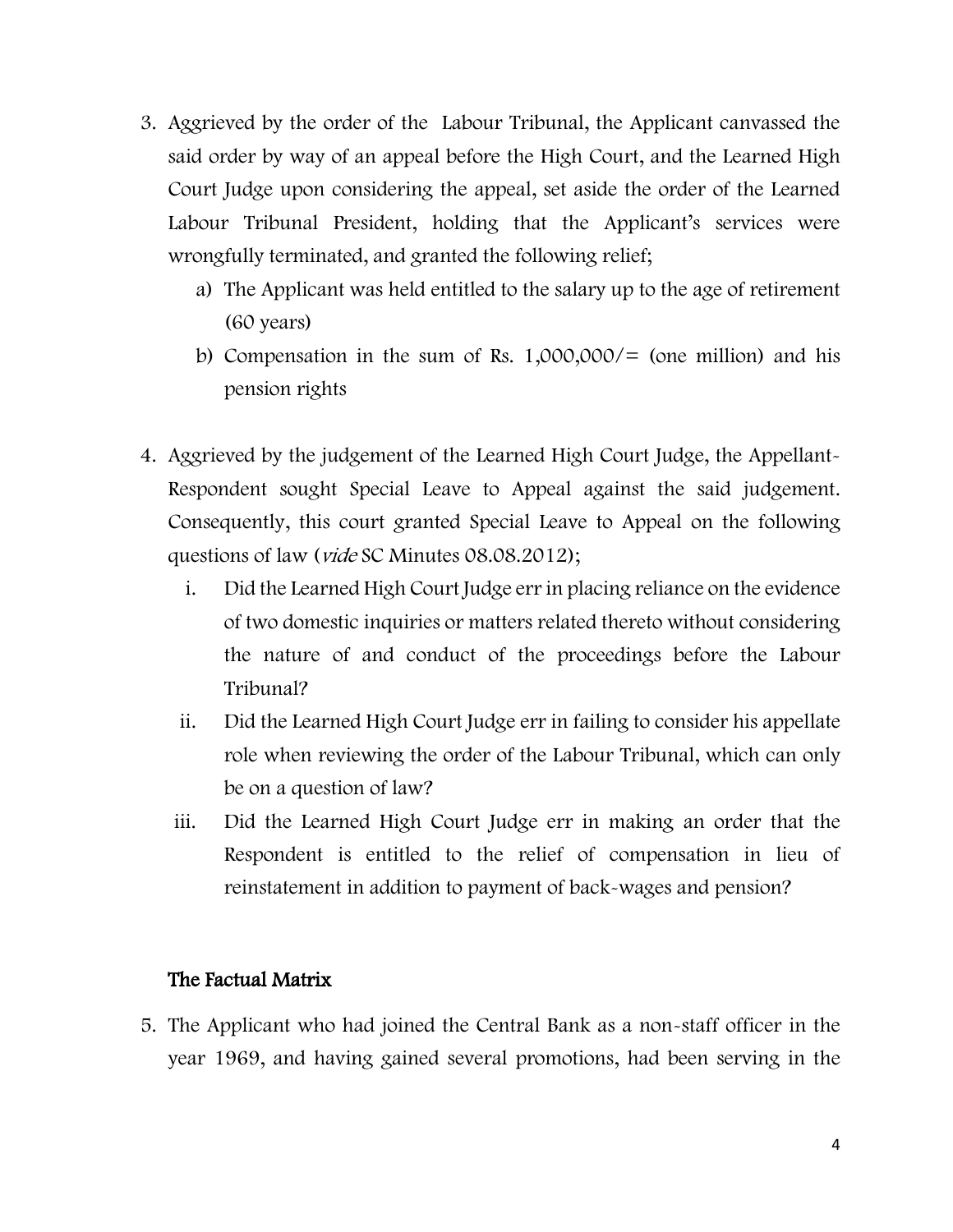capacity of Senior Analyst Programmer (Grade 2-Staff Class) when his services were terminated on 25<sup>th</sup> July 2002.

- 6. It is in evidence that at the point of terminating his services, the Applicant was entrusted with the task of preparing staff salaries and this exercise included the preparation of the Applicant's salary as well. It is also in evidence that this process (of preparing salaries) was carried out with the aid of a computer software called "Payroll Module of Integrated Human Resource Management-AS 400".
- 7. It is alleged that the Applicant, who was not entitled to a "Floor Allowance", had prepared his own salaries for the months of February and March 2000, in such a way that an additional sum of Rs.  $5000/=\text{was added to his salary for}$ the said months. It is also in evidence that in crediting salaries to the respective employees of the Central Bank, based on the data entered by the Applicant, he caused to have an additional sum of Rs. 10,000/= credited to his bank account.
- 8. Towards the end of March, what the Applicant had done had been detected and consequently, with effect from 23rd March 2000 he had been suspended from service followed by being charge sheeted. Subsequent to a domestic inquiry, the services of the Applicant had been terminated in 2002.
- 9. As referred to earlier, the Learned President of the Labour Tribunal, having considered the evidence led at the inquiry on behalf of the Monetary Board, had come to a finding that the Applicant had committed a fraudulent act by causing to have two additional sums of Rs.  $5000/$  = each credited to his account and had acted in a manner not befitting to an officer of the Central Bank. The Learned President of the Labour Tribunal held that the termination of the services of the Applicant was reasonable and justified under the circumstances.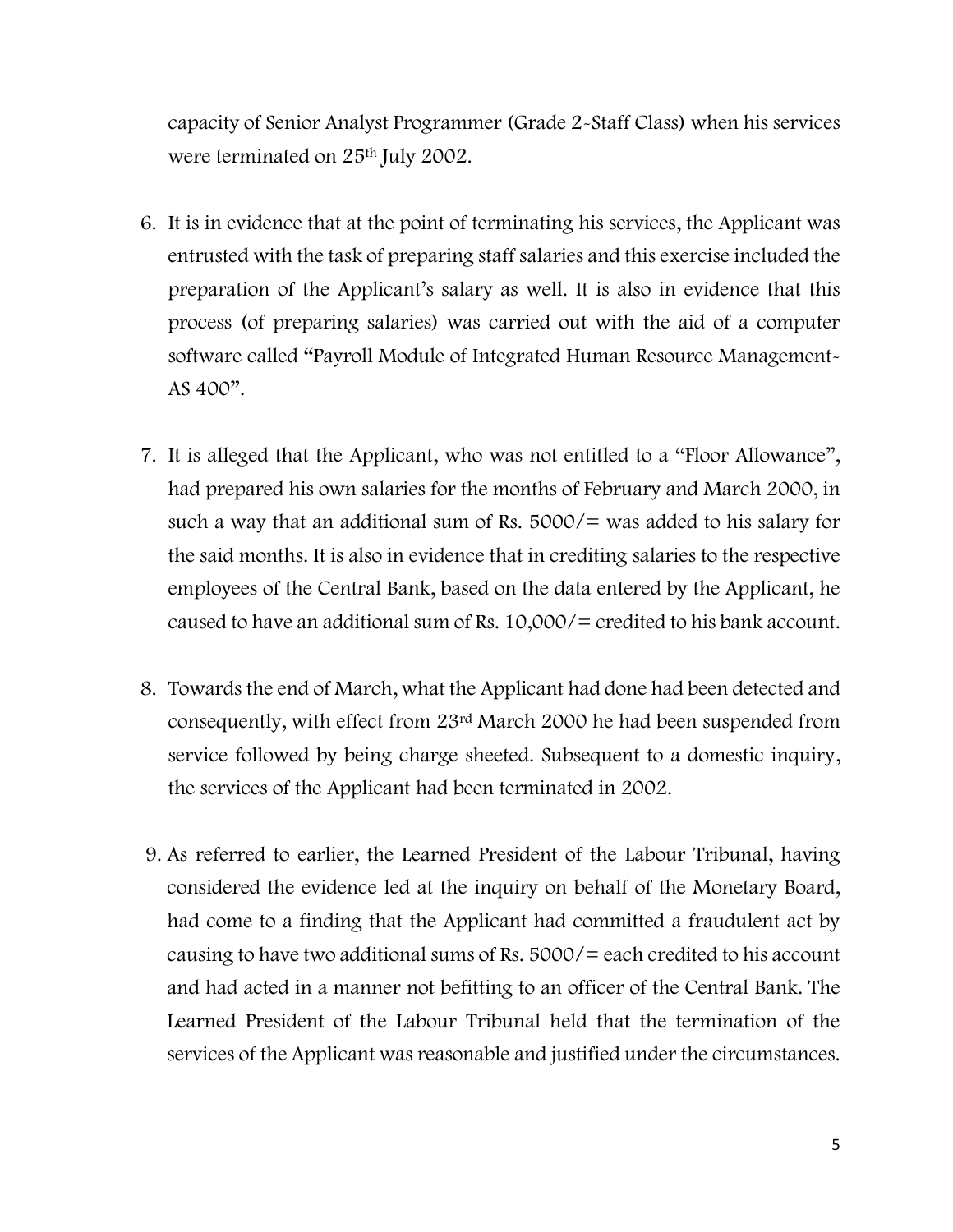Consequently, the application of the Applicant was dismissed by the Learned President of the Labour Tribunal.

10. The Learned High Court Judge, however, by his judgement dated 30th September 2011, set aside the order of the Labour Tribunal and held that the termination of the services of the Applicant was wrongful. The Learned High Court Judge also held that the Applicant is entitled to receive his salary up to the point of the Applicant reaching the age of 60 (up to  $31<sup>st</sup>$  July 2005), Rs. 1,000,000/= (one million) as compensation and granted his pension rights.

## The High Court Judgement

- 11. The Learned High Court Judge has set aside the order of the Learned President of the Labour Tribunal on the basis that the Labour Tribunal President has failed to evaluate the evidence led at the inquiry (page 11 of the judgement).
- 12. As reasons for the conclusion referred to in the preceding paragraph, the Learned High Court Judge has stated the following;
	- a) The Learned High Court Judge had considered extensively the two domestic inquiries held against the Applicant wherein at the first inquiry the Applicant had been exonerated and in the subsequent domestic inquiry the applicant had been found guilty.
	- b) The inquirer who held the domestic inquiry had carefully analysed the evidence led in the inquiry and had very correctly exonerated the Applicant and that there was no necessity to have a second domestic inquiry on fresh charges. The Learned High Court Judge had held that the Learned President of the Labour Tribunal had failed to consider the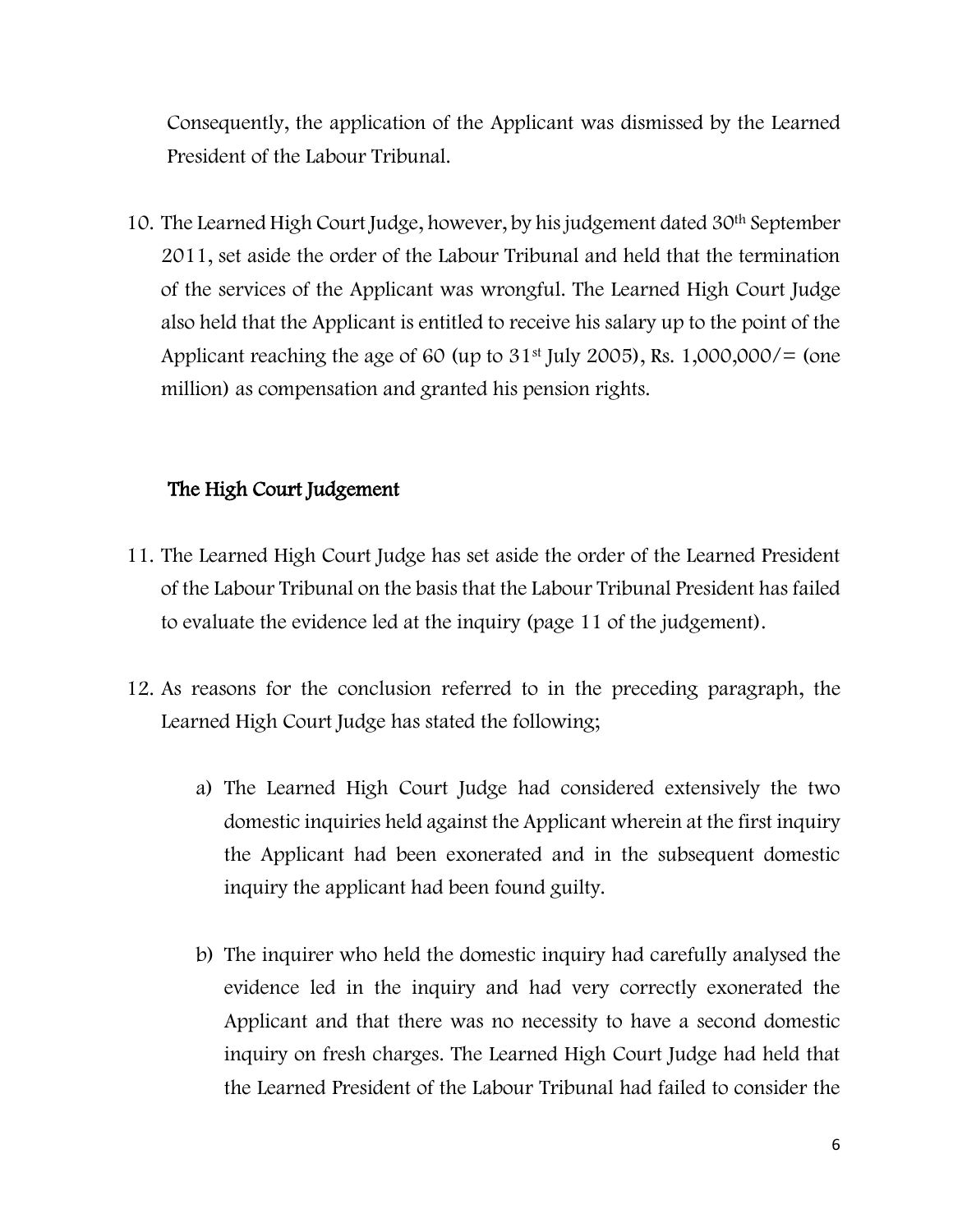evidence led and order made at the domestic inquiries. Again, at page 15 of the judgement the Learned High Court Judge had reiterated the fact that there was no justification to have the Applicant subjected to a second domestic inquiry after he was exonerated at the first.

- c) The Learned High Court Judge has also referred to the numerous hardships the Applicant had undergone as a result of losing his job, and had reproduced in his judgement (at page 15) the contents of a letter addressed to the Director-Establishments, Central Bank by the Applicant in that regard.
- d) Further the Learned High Court Judge had referred to the evidence given by a witness at the domestic inquiry (at page 17) and had reproduced the questions put and answers given by the witness verbatim. The Learned High Court Judge had concluded that this witness who testified before the domestic inquiry had given contrary evidence, before the Labour Tribunal (at page 18).
- e) The Learned High Court Judge also referred to the fact that the same Inquirer who held the initial domestic inquiry against the Applicant and exonerated him had, at the subsequent domestic inquiry, held that the Applicant was guilty of the three charges and by changing the conclusion, had caused a serious prejudice to the Applicant.
- f) The Learned High Court Judge had found fault with the Learned President of the Labour Tribunal for not paying due attention to the fact that the domestic inquiry had not been held in a just manner.
- 13. It appears from the above, that the sole reason for the Learned High Court Judge to set aside the order of the Labour Tribunal had been the "unjust manner", as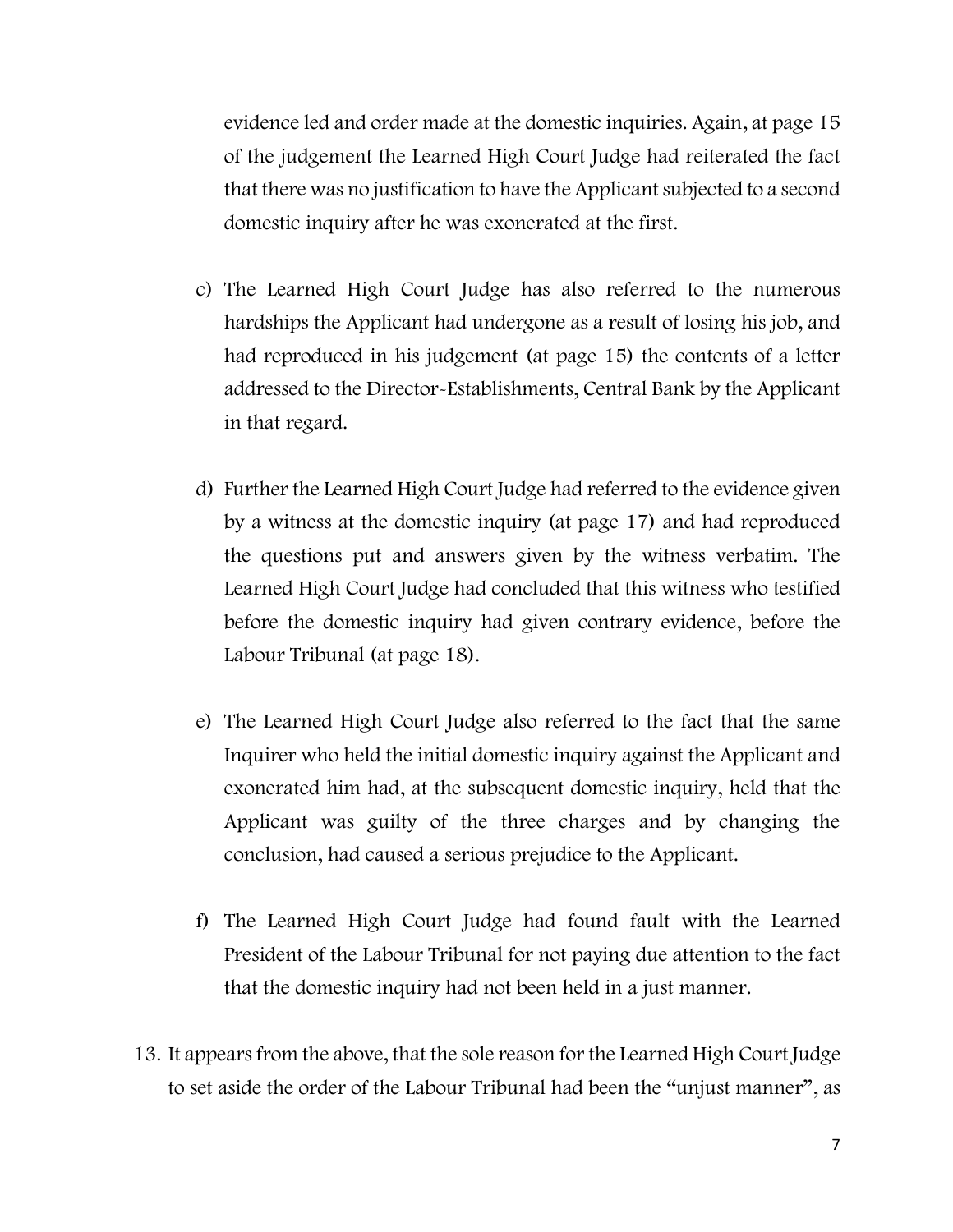the Learned High Court Judge says, in which the domestic inquiry against the Applicant was held.

14. Nowhere in his judgement had the Learned High Court Judge referred to or considered any evidence given either on behalf of the Respondent (Monetary Board) or the Applicant, before the Labour Tribunal. All what the Learned High Court Judge had considered is the material placed before the domestic inquiry (pages 11-24). On pages 1-10, the Learned High Court Judge had stated the positions taken up at the argument before him, by the respective parties.

### The Two Domestic Inquiries

- 15. As one of the questions this court is called upon to answer is whether the Learned High Court Judge erred in placing undue weightage/reliance on the evidence led at the domestic inquiry to arrive at the conclusion, I feel- although it might not be directly relevant- that for the sake of completeness, it would be pertinent to refer to the "two" domestic inquiries referred to by the Learned High Court Judge.
- 16. In the first charge sheet served on the Applicant, it is alleged that the Applicant facilitated the crediting of Rs.  $5000/5$  for the month of February and March 2000 in favour of his bank account in the People's Bank. The Inquirer had come to a finding that this charge against the Applicant had not been established (document marked as 'R32 (a)' before the Labour Tribunal).
- 17. The Central Bank, acting in terms of Rule 33 of the Central Bank Classification, Control and Appeal Rules requested a further inquiry into certain specific aspects. Two of them were; "whether it can be established in which module the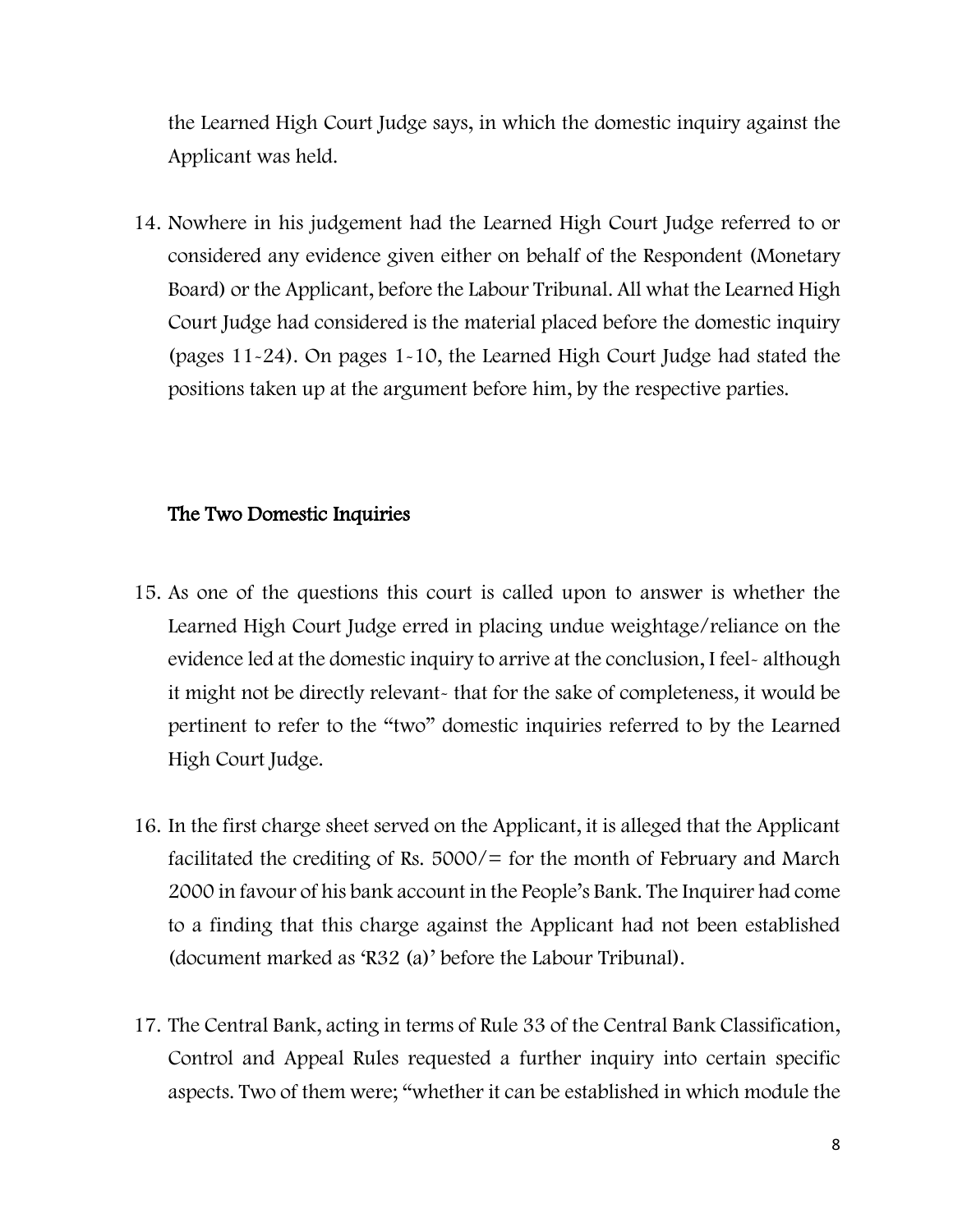change in data which facilitated the alleged fund transfer to take place i.e. the payroll module or the SLIPS module" and "In the event the change affected was in the payroll module, whether any person other than the accused officer had access to that module" ('R33').

- 18. In response to the request for a further inquiry the Inquirer had re-opened the inquiry and had recalled two of the witnesses who had given evidence earlier, in order to clarify the queries raised; and the Applicant had taken part in the inquiry represented by his Defending Officer. At the conclusion of the further inquiry the Inquirer had concluded that the change of data has occurred in the "payroll module" (paragraph 19 of 'R34') and only the Applicant had the opportunity to work on the "payroll module".
- 19. Before proceeding to consider the questions of law that this court is called upon to answer, I wish to state the factual position with regard to the preparation of staff salaries at the Central Bank as evidenced before the Labour Tribunal.
	- a) The process consists of two stages according to witness Jayawardena; "payroll module" handled by the Applicant, and the "SLIPS module" handled by the witness. According to Jayawardena's testimony salary particulars are entered by the Applicant, and once that step is completed, based on the data entered, the witness ensures that the salaries are credited to the respective bank accounts of the staff members.
	- b) In response to questions directed by the Labour Tribunal, the witness has said that it was the Applicant who entered the data and further, in relation to the amount that should be credited in favour of the Applicant for the month of March 2000, data was entered by the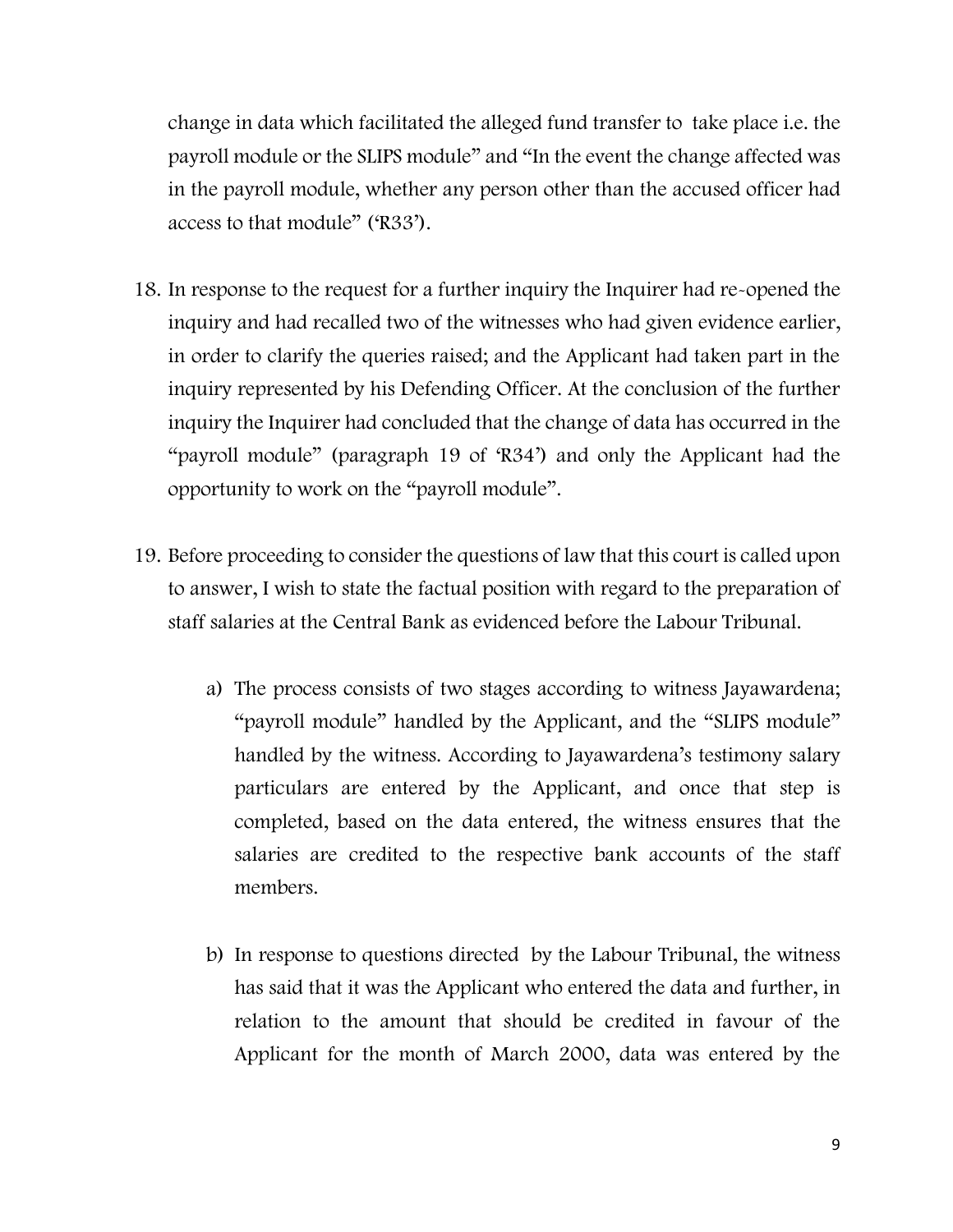Applicant, and that this witness is incapable of changing them once the data is entered.

- c) According to the document marked as 'R17', a report compiled by witness Mala Dayaratne, she had carried out a periodic system test run on "salary" and "other payments" categories on 22nd March 2000, when the witness had compared the total figures generated on the 21<sup>st</sup> March and  $22<sup>nd</sup>$  March, had detected a discrepancy of Rs. 5000/= in the "payroll" live run. As an initial step, the witness had checked for any "bugs" in the system and found no defects.
- d) Eventually she had traced the discrepancy, in the net salary figure of employee bearing ID No. 2083 which was of the Applicant. The net salary figure of the Applicant on 21<sup>st</sup> March 2000 was recorded as Rs. 9371/= and on the following day it had been changed and the salary figure reflected as  $Rs.4371/=(a$  deficit of  $Rs.5000/=$ ). According to witness Mala Dayaratne, once the "payroll" and the "SLIPS" processes are completed, the person who is in charge of the "payroll module" can change the data without the permission of anyone and during the relevant period, the "payroll module" had been under the control of the Applicant
- e) It had been established that the Applicant was entitled to a salary of Rs.  $4371/$  and not for a salary of  $9371/$  for the month of March 2000. A further inquiry had led to the detection of a similar occurrence in the previous month (February) as well in favour of the Applicant.
- f) The Applicant in his evidence had admitted that he was in charge of the "payroll module" in the month of March. On the other hand, the Applicant had not disputed the fact that although his salary entitlement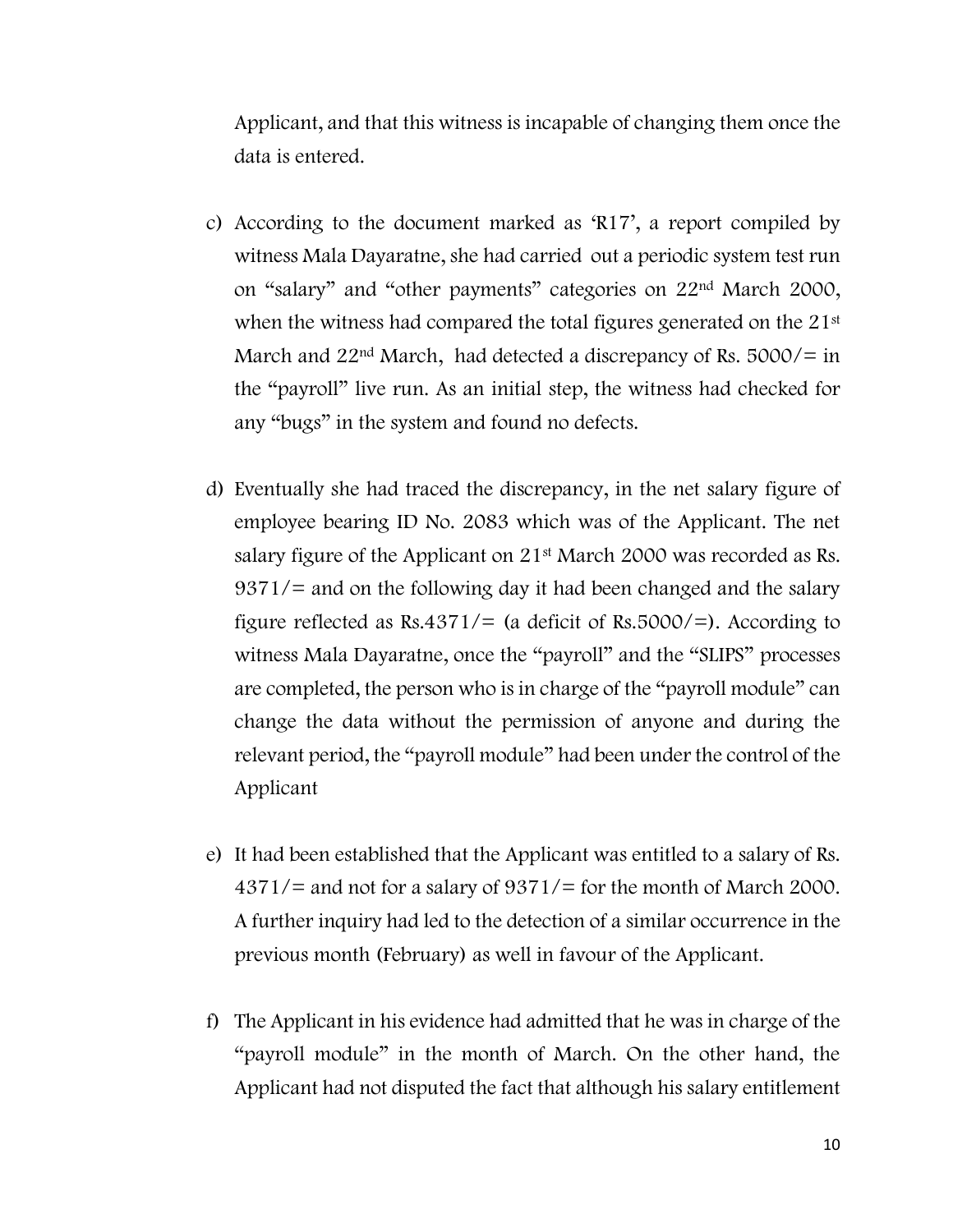for the month of February and March were Rs.5, 542.52 and Rs.4, 371.41 respectively, that sums of Rs.10, 542.52 and Rs.9341.41 had been credited to his account.

- g) In fact, the Applicant's due salary was Rs.28, 554.98 and Rs.28, 644.52 for the months of February and March 2000, due to the deductions of Rs.23, 012.46, and Rs.24, 273.11 for those two months, his residual salary had been low as referred to in paragraph (f).
- h) If the crediting of the extra amount (Rs.5000) in the favour of the Applicant was a mistake or due to the intervention of a third party, the Applicant ought to have noticed it when more than double the amount due to him as salary, got credited to his account in the month of February. The Applicant, on the contrary, admitted that he withdrew  $Rs.8000/=$  in February.

## Questions of Law

- 20. The issue before the Learned President of the Labour Tribunal was, whether the termination of the services of the Applicant by the Central Bank was unjust or not, taking into account all the facts and circumstances under which the services were terminated.
- 21. On the other hand, the mandate of an Inquirer, holding a domestic inquiry relating to a worker is to determine whether the specific charges levelled against the worker had been established or not.
- 22. It is needless to state that these two exercises cannot be equated, although one might argue that the same set of evidence more or less might be relevant in both processes.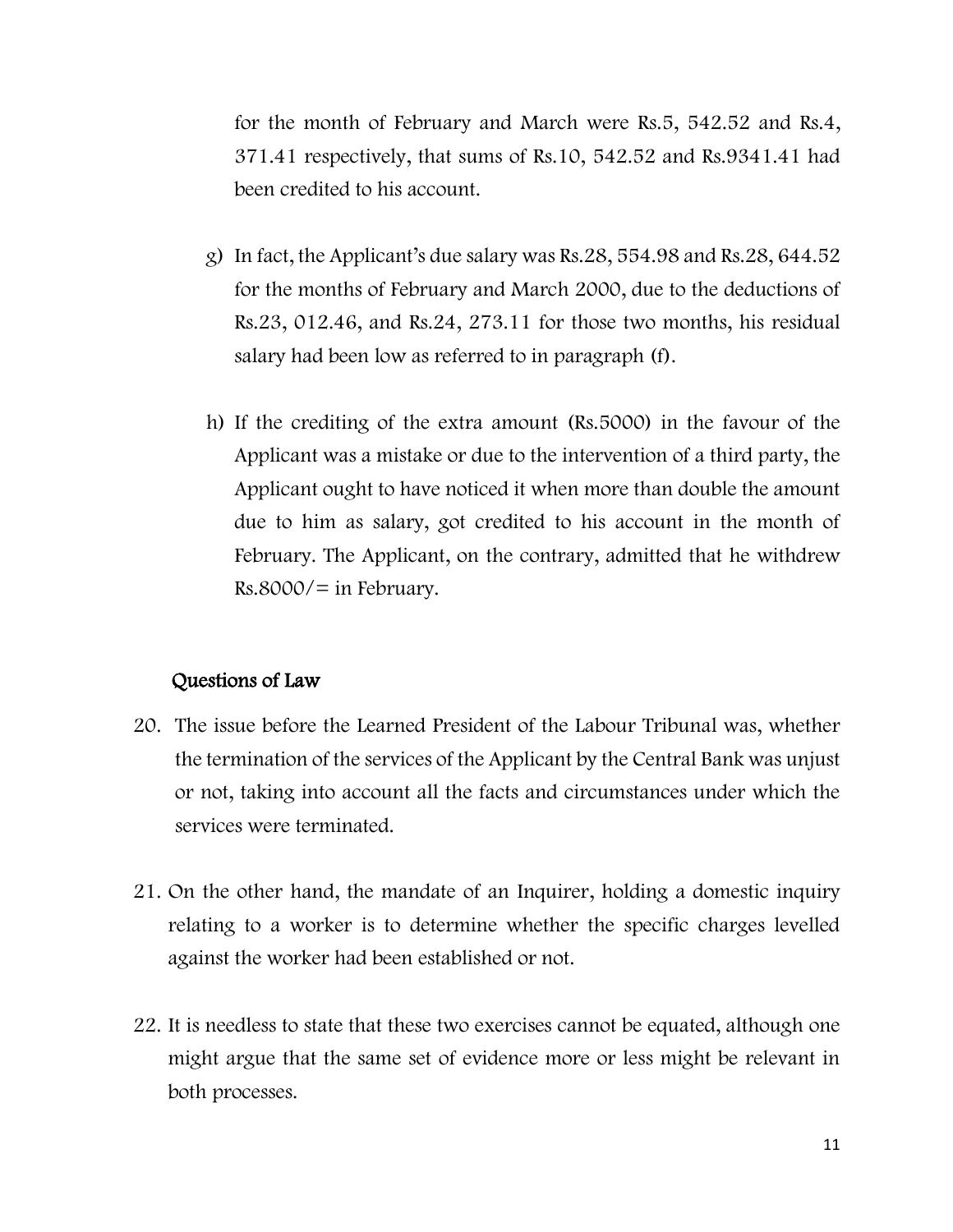- 23. The Labour Tribunal is required to hold an inquiry before determining this factor and is further required to consider the oral testimonies and other material placed before it, in this exercise.
- 24. Section 31(C)(1) of the Industrial Disputes Act dealing with duties and powers of the Labour Tribunal stipulates that; "Where an application under section 31B is made to a labour tribunal, it shall be the duty of the tribunal to make all such inquiries into that application and hear all such evidence as the tribunal may consider necessary and thereafter make, not later than six months from the date of such application, such order as may appear to the tribunal to be just and equitable." [Emphasis added]
- 25. The Learned President of the Labour Tribunal had considered the oral evidence led on behalf of the Central Bank (pages 2-5 of the order) and the documents produced at the inquiry and had arrived at the conclusion that the termination of the services of the Applicant was just and equitable.
- 26. The judgement of the Learned Judge of the High Court must be viewed in the context of the provision referred to above. I wish to observe that the Learned President of the Labour Tribunal had adhered to the requirements of the said statutory provision. However, the same could not be said of the High Court judgement.
- 27. It is in this backdrop that this court needs to consider whether the Learned High Court Judge erred in placing reliance on the evidence of the "two" domestic inquiries in overturning the order of the Labour Tribunal.
- 28. At the outset, it must be said that there is no statutory requirement to conduct a domestic inquiry prior to the imposition of disciplinary action, however,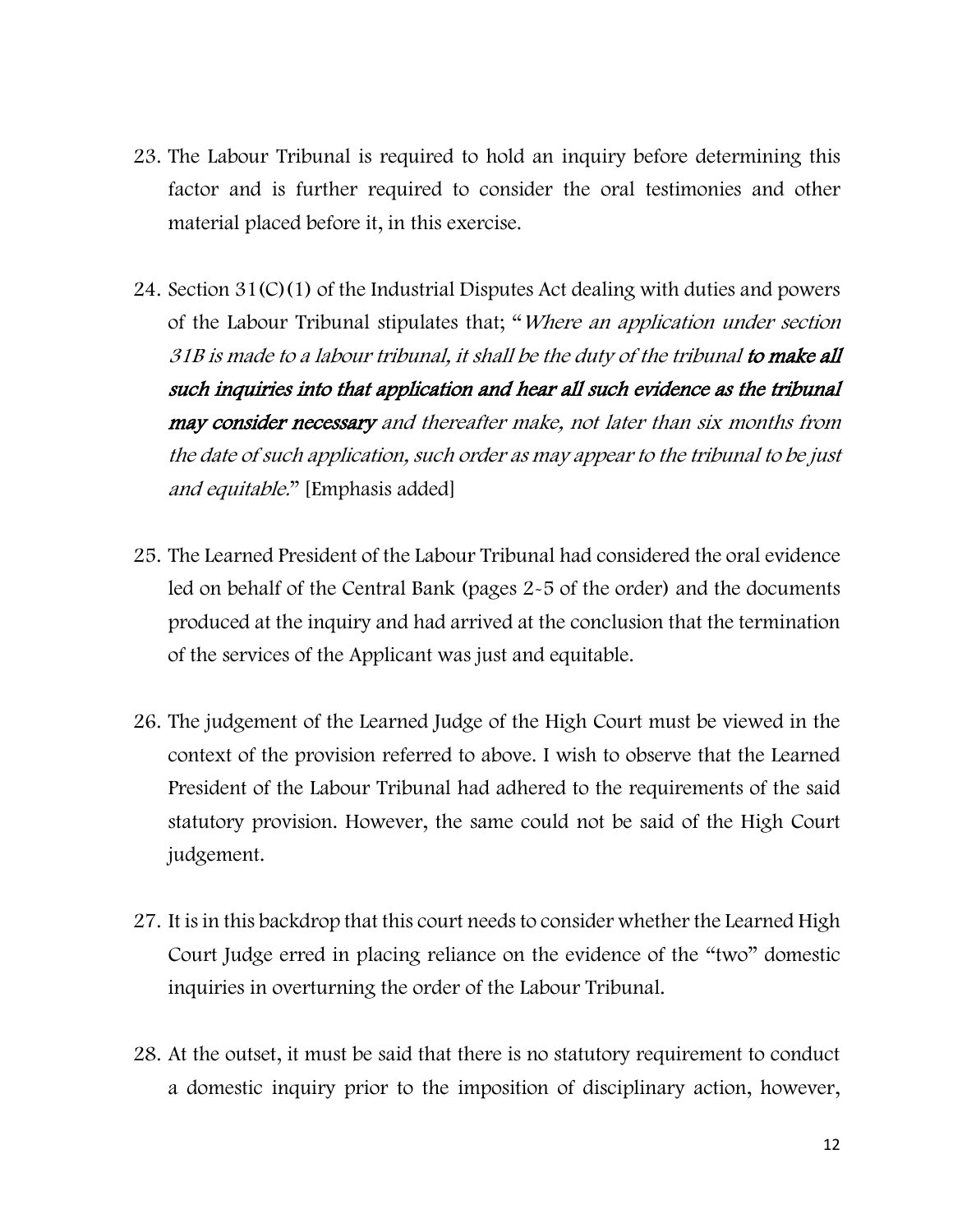courts have emphasized on its desirability, especially to establish the bona fides of the employer [see St. Andrews Hotels Ltd. v. Ceylon Mercantile Union CA 138 /85 Court of Appeal minutes 01.04.1993].

29.In the case of The Batticaloa Multi-Purpose Co-operative Societies Union Ltd., v. Velupillai 76 NLR 60, Justice Alles considered the relevance of the use of evidence given at a domestic inquiry and commented;

"I see no objection to Presidents of Labour Tribunals examining or even acting on the evidence led at the domestic inquiry, after satisfying themselves that the evidence has been properly recorded, ensuring that the workman had a fair opportunity of meeting the allegations made against him and seeking support for his findings from the evidence so led. No doubt, in certain matters the President has naturally to be cautious in accepting the deposition of a witness who has not been called at the inquiry before."

- 30. Whilst holding that the President is expected to act judicially, Justice Alles commenting on the duty cast on the President of a Labour Tribunal in terms of Section 31(c) of the Industrial Disputes Act went on to hold "*Needless to say that* does not mean that Presidents must not conform to the elementary principles of natural justice and evaluate the evidence in a judicial manner before making proper orders." (at page 66 of the judgement).
- 31. Thus, it appears that the *ratio* in the case of Velupillai (supra) is that the Labour Tribunal President holding an inquiry in terms of Section 31(c) of the Industrial Disputes Act is vested with the discretion as to the extent of the evidence led at the domestic inquiry that may be used, in deciding the issues before the Labour Tribunal.
- 32.It is my view that the evidence led at the domestic inquiry might have a corroborative value or may be used to evaluate the credibility of the testimonies of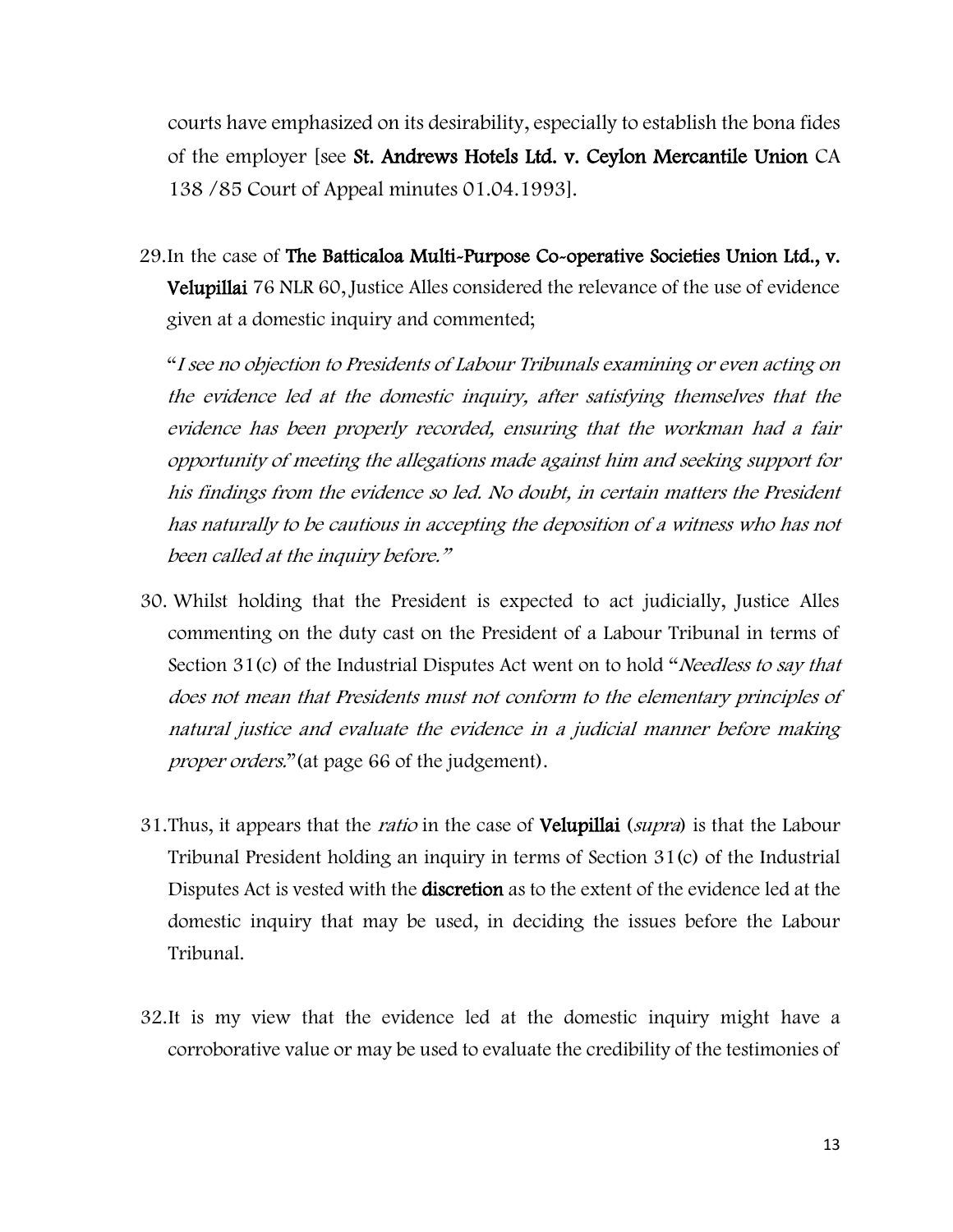the witnesses who had testified at the inquiry, but should not be considered as substantive evidence to decide the issue of "justification" for the termination.

- 33.In that context the learned High Court Judge had clearly misdirected himself in holding that, the failure on the part of the learned Labour Tribunal President to consider the unfairness in holding a "second domestic inquiry" is a serious lapse on the part of the President.
- 34.In fact, there had not been a second domestic inquiry, but rather a reopening of the domestic inquiry in terms of the Central Bank rules and the Applicant do not appear to have objected to or challenged the direction to have the domestic inquiry reopened.
- 35.Furthermore, the learned High Court Judge had made a sweeping statement that the Respondent had failed to prove the case against the Applicant on a balance of probability. The learned Judge, however, had not substantiated that statement by reference to any shortcomings of the Respondent's case or the credibility of the witness on whom the learned President had relied on.
- 36. Upon the consideration of the facts referred to above and the legal position stated, I hold that the learned High Court Judge erred in placing reliance on the manner in which the domestic inquiry was conducted, in order to overturn the order of the learned President of the Labour Tribunal, and accordingly answer the question of law referred to (i) above, in the affirmative.

#### Right of Appeal is Limited to Questions of Law

37.In terms of Section 31D (2) of the Industrial Disputes Act, a party dissatisfied with the order of the Labour Tribunal has a right of appeal on a 'question of law'.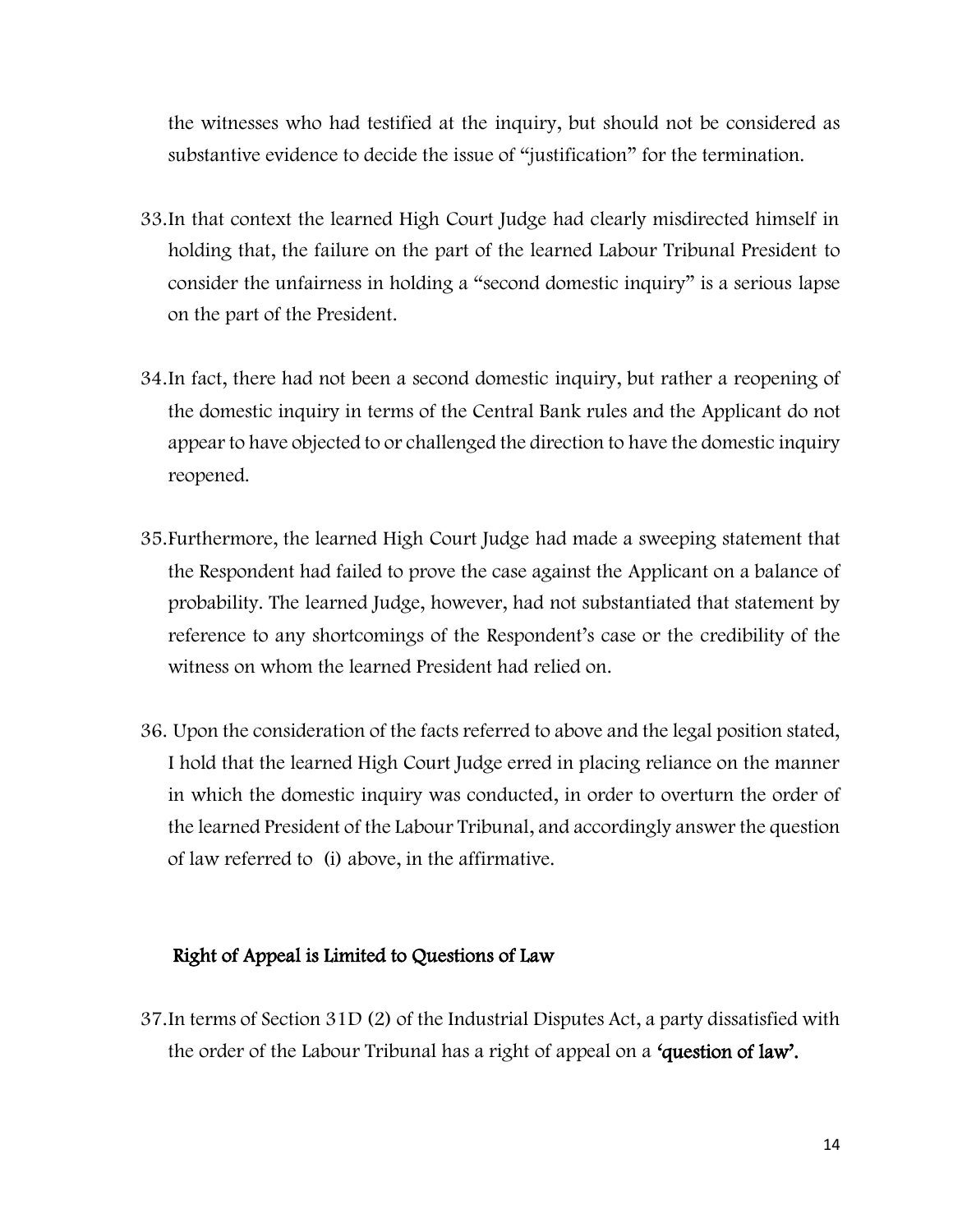- 38.It was contended on behalf of the Respondent-Appellant [The Monetary Board] that the learned High Court judge erred in reviewing the impugned order of the Labour Tribunal which is opened to be reviewed only on a question of law.
- 39. In the case of Ceylon Transport Board v. W. A. D. Gunasinghe 72 NLR 76 Justice Weeramantry held; "Where a Labour Tribunal makes a finding of fact for which there is no evidence-a finding which is both inconsistent with the evidence and contradictory of it-the restriction of the right of the Supreme Court to review questions of law does not prevent it from examining and interfering with the order based on such a finding if the Labour Tribunal is under a duty to act judicially."
- 40. Justice A.R.B. Amerasinghe in Jayasuriya v. Sri Lanka State Plantations Corporation (1995) 2 SLR 379, based on the evaluation of the findings of a number of cases, identified instances in which the appellate courts could review the findings of a Labour Tribunal treating it as a question of law; "The Industrial Disputes Act No. 43 of 1950 S. 31D states that the order of a Labour Tribunal shall be final and shall not be called in question in any court except on a question of law. While appellate courts will not intervene with pure findings of fact, they will review the findings treating them as a question of law: if it appears that the Tribunal has made a finding wholly unsupported by evidence, or which is inconsistent with the evidence and contradictory of it; or where the Tribunal has failed to consider material and relevant evidence; or where it has failed to decide a material question or misconstrued the question at issue and had directed its attention to the wrong matters; or where there was an erroneous misconception amounting to a misdirection; or where it failed to consider material documents or misconstrued them or where the Tribunal has failed to consider the version of one party or his evidence; or erroneously supposed there was no evidence." [emphasis added]
- 41.From the above cited judgments it is clear that- in the context that the decision of a Labour Tribunal can be reviewed by an appellate court only on a question of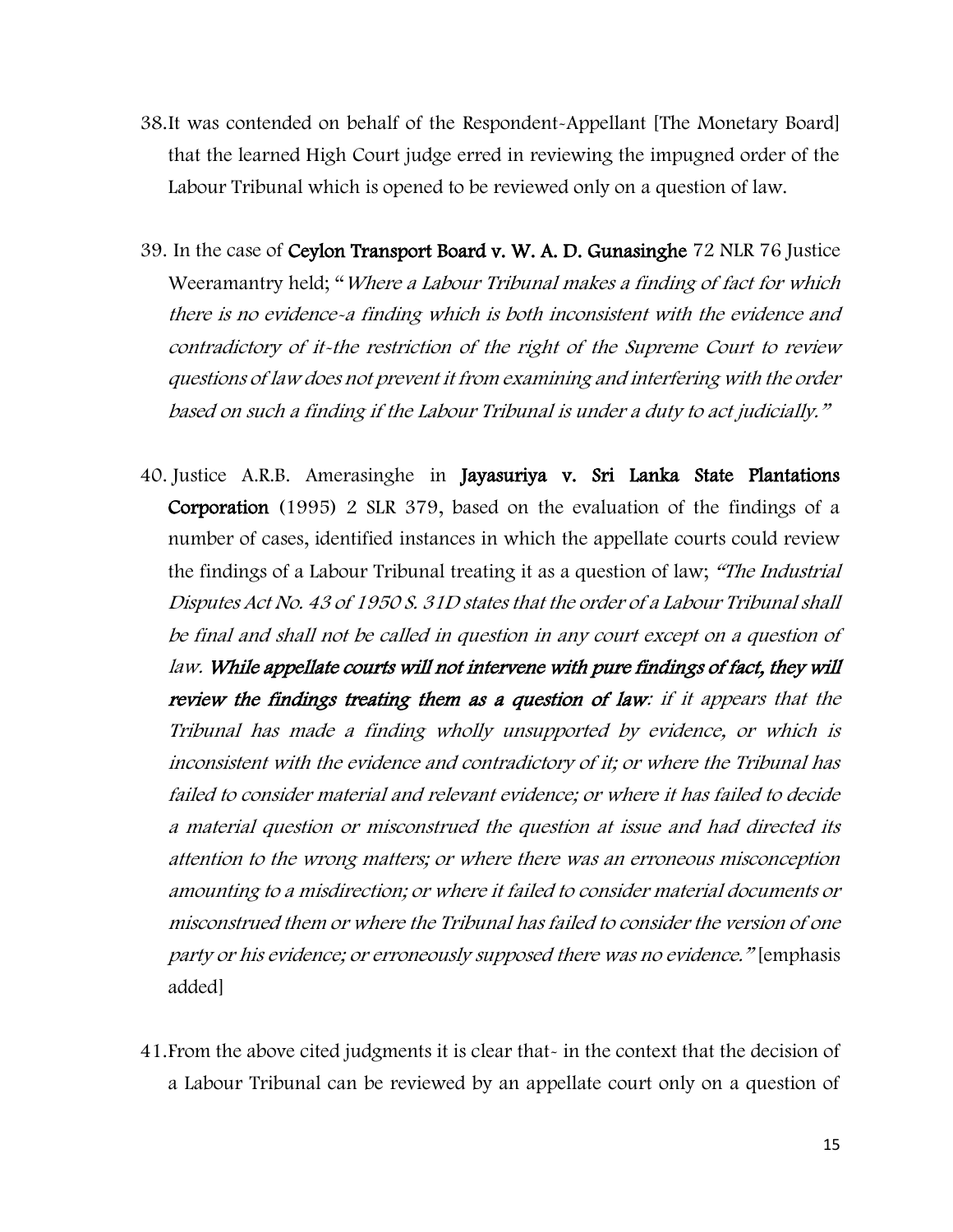law- the Supreme Court has identified certain permissible instances where the findings of fact made by a Labour Tribunal can be considered as a question of law and reviewed by an appellate court. In the instant case the learned President of the Labour Tribunal has given due consideration to the evidence led before him and the documents produced at the inquiry. Even the learned High Court Judge had not found fault with the Learned President of the Labour tribunal in that regard. I have considered the order made by the Labour Tribunal and hold that the findings of the Labour Tribunal in the present case does not fall within any of the permissible instances referred to in the case of *Jayasuriya* (supra) and thus I conclude that the Learned High Court Judge erred in reviewing the impugned order of the Labour Tribunal.

42.Accordingly, I answer the question of law referred to (ii) above also in the affirmative.

#### The Correctness of the Relief ordered by the Learned High Court Judge

- 43.As I have concluded that the first two questions of law on which Special Leave to Appeal was granted should be answered in the affirmative, the correctness of the relief ordered by the Learned High Court Judge cease to be of any consequence. The Learned High Court Judge has on an erroneous assumption reviewed the decision of the Labour Tribunal and granted relief on the finding that the Applicant was wrongfully terminated. Thus, I do not wish to proceed in answering the question of law referred to (iii) above.
- 44.Accordingly, I set aside the judgement of the learned High Court Judge dated 30- 09-2011 and affirm the order of the learned president of the Labour Tribunal dated 16-10-2009.